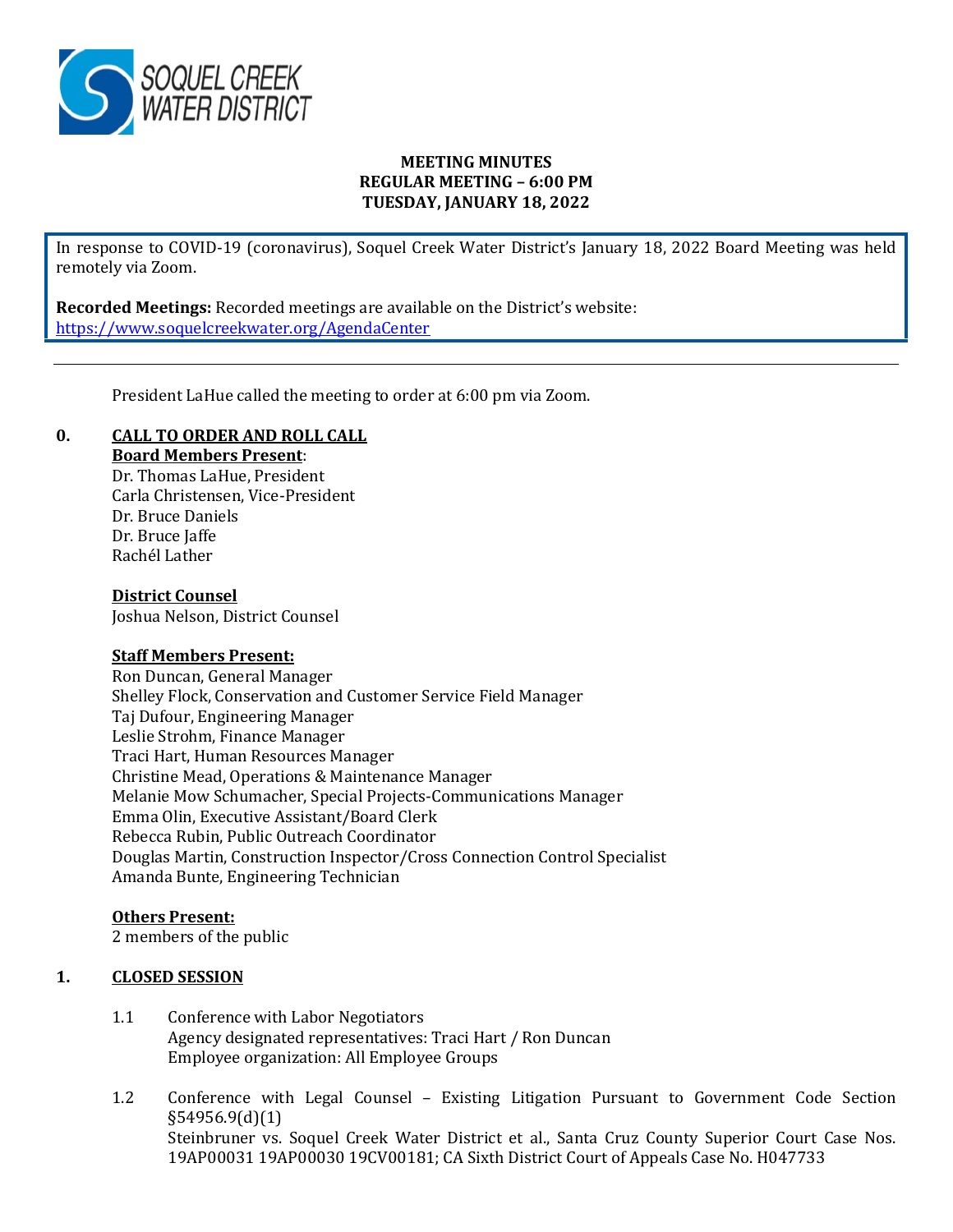Board of Directors January 18, 2022 Page 2 of 5

> Steinbruner vs. California Coastal Commission, et al., San Francisco County Superior Court Case No. CPF-20517119; CA First District Court of Appeals Case Nos. A163079, A163199 Steinbruner vs. Soquel Creek Water District et al., Santa Cruz County Superior Court Case No. 21CV00537 Steinbruner v. Soquel Creek Water District, et al. Santa Cruz County Superior Court Case No. 21CV01517 Steinbruner v. Soquel Creek Water District, et al. Santa Cruz County Superior Court Case No. 21CV02699

1.3 Conference with Legal Counsel – Anticipated Litigation Significant exposure to litigation pursuant to paragraph (2) or (3) of subdivision (d) of Section 54956.9: 1 case

At 6:01 pm, President LaHue announced that the Board will meet in closed session to discuss Items 1.1, 1.2, and 1.3.

### **CONVENE TO CLOSED SESSION – 6:01 pm**

### **RETURN TO OPEN SESSION – 7:07 pm**

President LaHue adjourned the closed session and returned to open session at 7:07 pm.

President LaHue reported that the Board discussed Items 1.1, 1.2, and 1.3 in closed session. No reportable action was taken.

### **2. PUBLIC HEARING** *– None*

# **3. BOARD MEMBERS' OPPORTUNITY TO REMOVE ITEMS FROM CONSENT AGENDA**

None removed.

### **4. CONSENT AGENDA**

President LaHue commented on the following consent items:<br>• Consent Item 4.4: Update completion dates for several ite

- Consent Item 4.4: Update completion dates for several items.
- Consent Item 4.6: Consider highlighting new information/changes in the monthly Management Update.
- Consent Item 4.8: Electric vehicles may be a practical option for the District to consider in the future.

MOTION: Director Daniels; Second: Director Lather; To approve Consent Agenda Items 4.1, 4.2, 4.3, 4.4, 4.5, 4.6, 4.7 and 4.8. Motion passed by unanimous roll call vote.

- 4.1 Approval of Minutes *None*  4.1.1 December 7, 2021 – Regular Meeting Minutes<br>4.1.2 December 21. 2021 – Regular Meeting Minutes 4.1.2 December 21, 2021 – Regular Meeting Minutes *Action: Approved*
- 4.2 Extend Resolution 21-21 and Re-Authorize Virtual Public Meetings in Accordance with AB 361 *Action: Approved*
- 4.3 Board Planning Calendar *Action: Approved*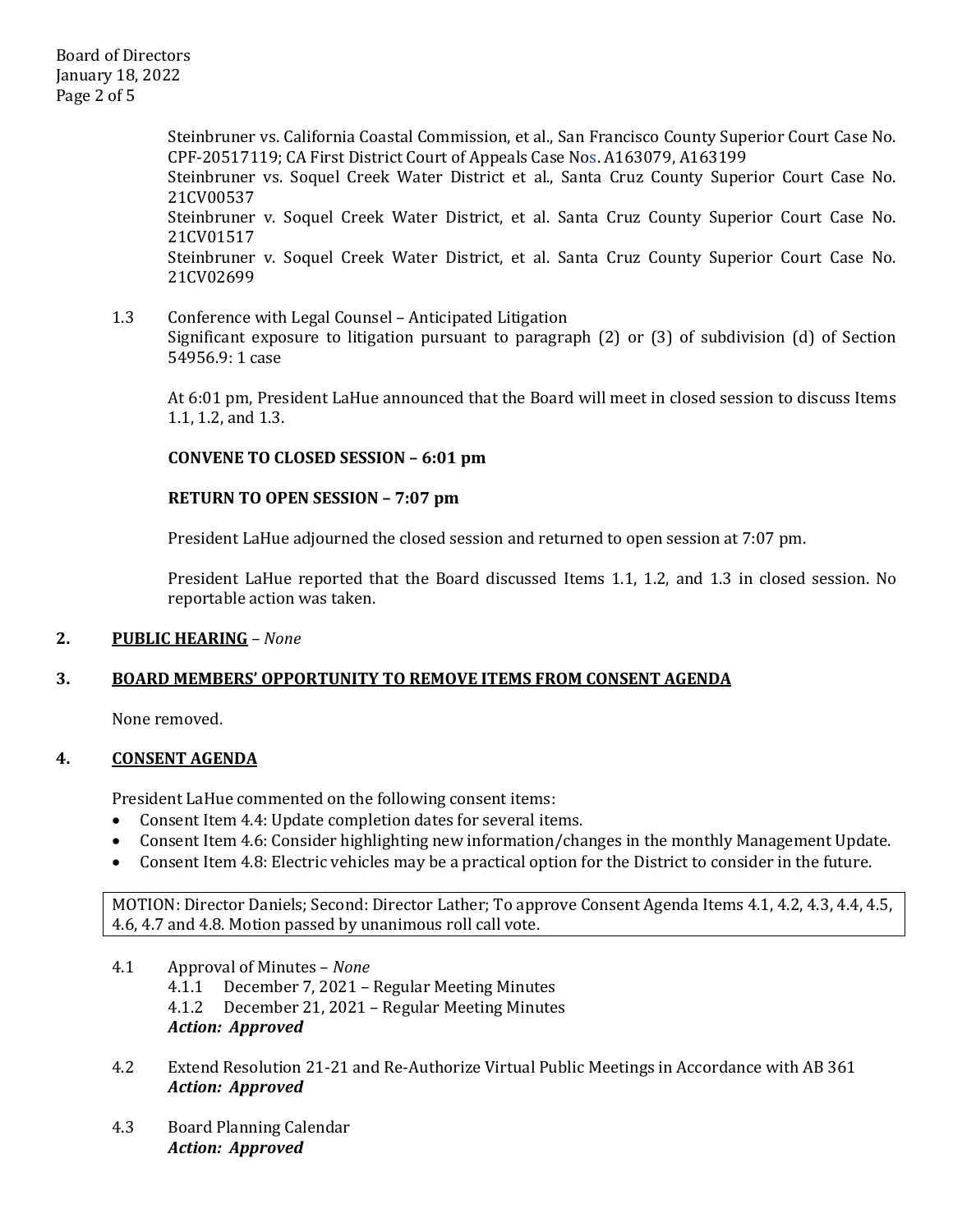Board of Directors January 18, 2022 Page 3 of 5

- 4.4 Special Board Assignments Status Report *Action: Approved*
- 4.5 Productions Reports *Action: Approved*
- 4.6 Management Update *Action: Approved*
- 4.7 Finance Status Report *Action: Approved*
- 4.8 Approve Purchase of a Utility Truck and Allocation from Operating Contingency Reserves, and Ratify the General Manager's Decision to Depart from Purchasing Policy *Action: Approved*

### **5. ORAL AND WRITTEN COMMUNICATIONS** *(items not on the Agenda)*

Written communications addressed to the Board are available on the District's website: <https://www.soquelcreekwater.org/AgendaCenter>

### **6. REPORTS**

6.1 District Counsel – Oral Report

District Counsel Nelson provided the following updates:

- Assembly Bill (AB) 361, allowing teleconference public meetings, is in effect through the declaration of a statewide emergency. The COVID-19 emergency is set to expire in March 2022, but it is likely to be extended.
- The water shut-off moratorium in Senate Bill (SB) 155 sunsetted on January 1, 2022.

# **7. ADMINISTRATIVE BUSINESS m**

- 7.1 Conditional and Unconditional Will Serve Letters *None*
- 7.2 Year in Review Slideshow *No Memo, Presentation Only*

Ms. Mow Schumacher shared the District's, "Year in Review Slideshow." She thanked Rebecca Rubin, the District's Public Outreach Coordinator, for preparing the presentation.

Ms. Mow Schumacher stated that this presentation will be shared on the District's website and other outreach platforms.

Directors expressed appreciation for the presentation and acknowledged the vast amount of work the District accomplished in 2021. Mr. Duncan agreed, and he recognized the huge effort of the Board and District staff.

Vice-President Christensen suggested a slightly longer presentation – to provide the viewer more time on each slide. Director Lather agreed.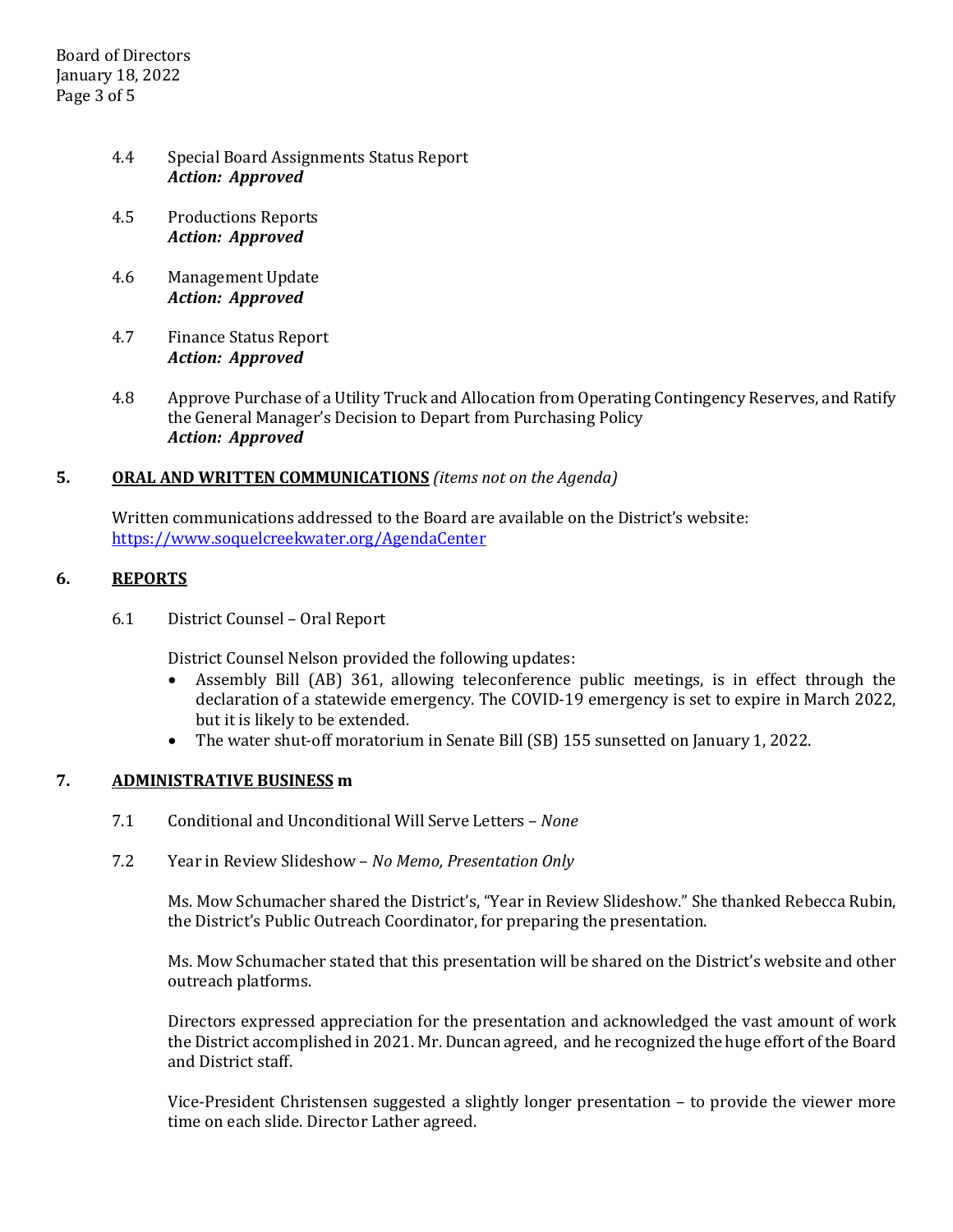#### INFORMATION ITEM ONLY.

- 7.3 Variance Request David and Elizabeth Posner at 415 Seaview Drive *Postponed*
- 7.4 Discussion and Consideration of District Policy Mandatory Staff COVID-19 Vaccination

General Counsel Nelson stated that the Board met in closed session for labor negotiations to receive direction on negotiating a potential mandatory COVID-19 vaccination for District staff. After consideration and given the rapidly changing scientific and regulatory environment, the Board indicated that it is not pursuing a vaccination mandate at this time. However, the Board expressed support for other safety measures, such as masking, to help prevent the spread of the virus and keep the District's workforce as safe as possible.

Board discussion ensued. Directors recognized that the COVID-19 vaccine is the safest way to prevent the spread of the virus and that other safety measures have a direct impact on reducing transmission. Directors provided a variety of perspectives and insights.

Board direction was given, which included the following:

- At this time, do not implement a mandatory COVID-19 vaccination for staff; the Board retained the option to revisit a vaccination mandate in the future.
- Continue ongoing COVID-19 prevention measures, which include mandatory masking (N95 or KN95 masks), distancing, symptom checking, and testing (when appropriate); note that the Board supports the District funding these safety measures.
- Remain informed of current COVID-19 data and science.
- Remain up to date and in compliance with State and federal regulations.
- Return at a future Board Meeting to re-evaluate COVID-19 conditions and the District's COVID-19 vaccination policy.

Directors emphasized the importance of the health and safety of District staff and the community.

DIRECTION WAS PROVIDED.

7.5 Discussion on Strategic Planning

Mr. Duncan reviewed Item 7.5, which initiates the development of the District's revised Strategic Plan. This item seeks to obtain Board feedback on the proposed planning horizon and process.

Mr. Duncan responded to several Board questions, included below:

- Appreciative Inquiry (AI) is a method used to obtain information using strengths-based, positive approach to envision an organization's future.
- The process outlined in the memo is not in a chronological order; many of the items will be conducted concurrently throughout the process.

Board discussion ensued, and there was consensus to move forward with the proposed process. Directors highlighted the following and made several recommendations:

- Recognize the importance of rates and budgeting in the strategic planning process.
- Utilize the strategic plan as a helpful tool for prioritization of the District's upcoming projects, including upgrades and repairs on existing infrastructure.
- Provide updates to the Board throughout the process, especially for consideration of the District's goals.
- Hold a public workshop on a weekend to encourage participation and discussion.